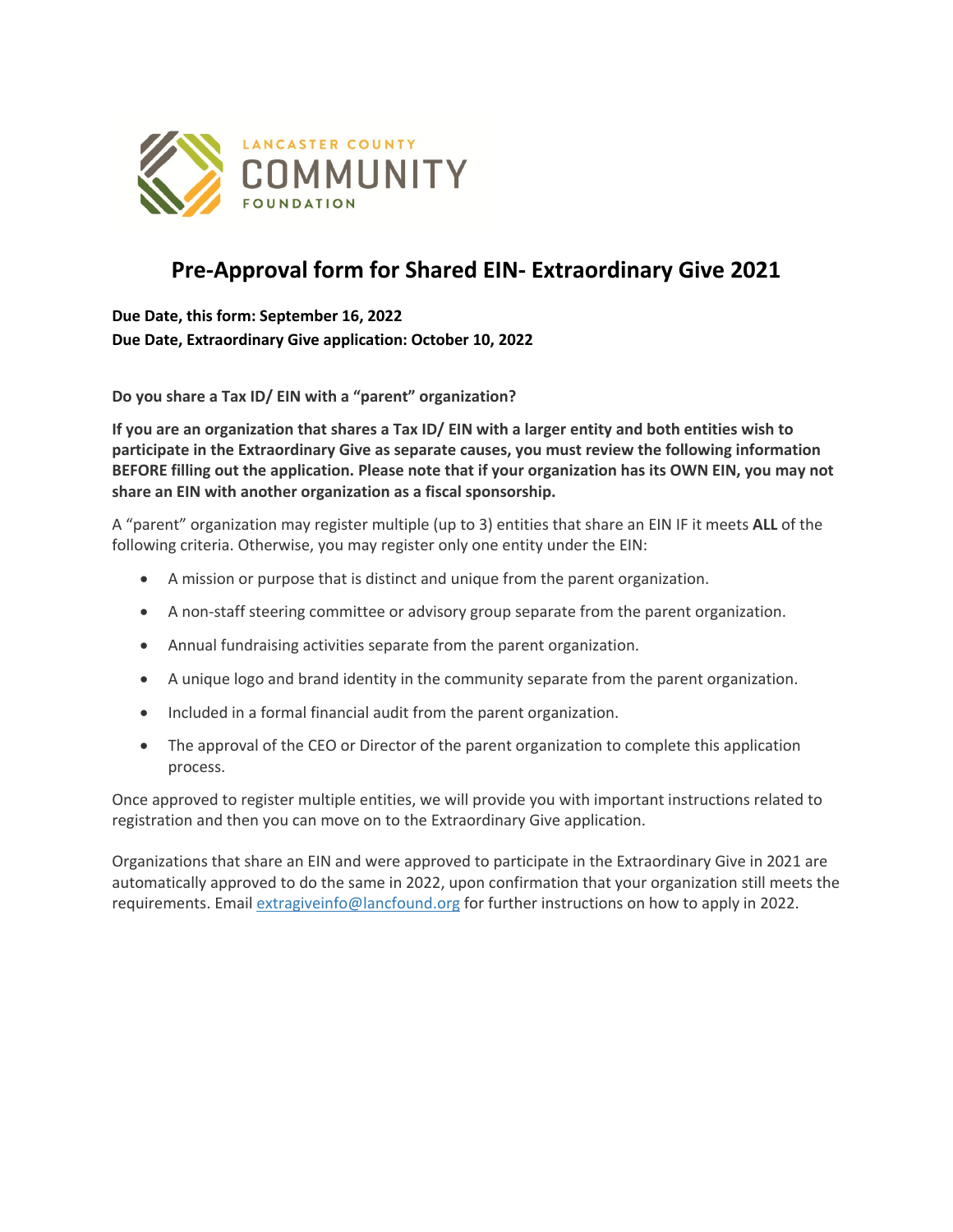Please answer the following questions, save document and email document to dkoser@lancfound.org along with the requested attachments. For two or more subsidiary organizations, please fill out a separate form for each. Upon review and approval, Foundation staff will respond to you with information on how to register your entities that share an EIN/ Tax ID.

1. Organization name- Applying "subsidiary" organization.

2. Parent organization name and CEO.

3. EIN of parent organization.

4. Contact person, phone, and email for subsidiary organization.

5. Mission statement of subsidiary organization.

6. Mission statement of parent organization.

7. List of steering committee/advisory group members (with email addresses) of the subsidiary organization.

8. Describe the subsidiary organization's fundraising efforts that are separate from those of the parent organization.

9. Are the subsidiary organization's financials audited or reviewed as part of the parent organization's audit or review? (REQUIRED)